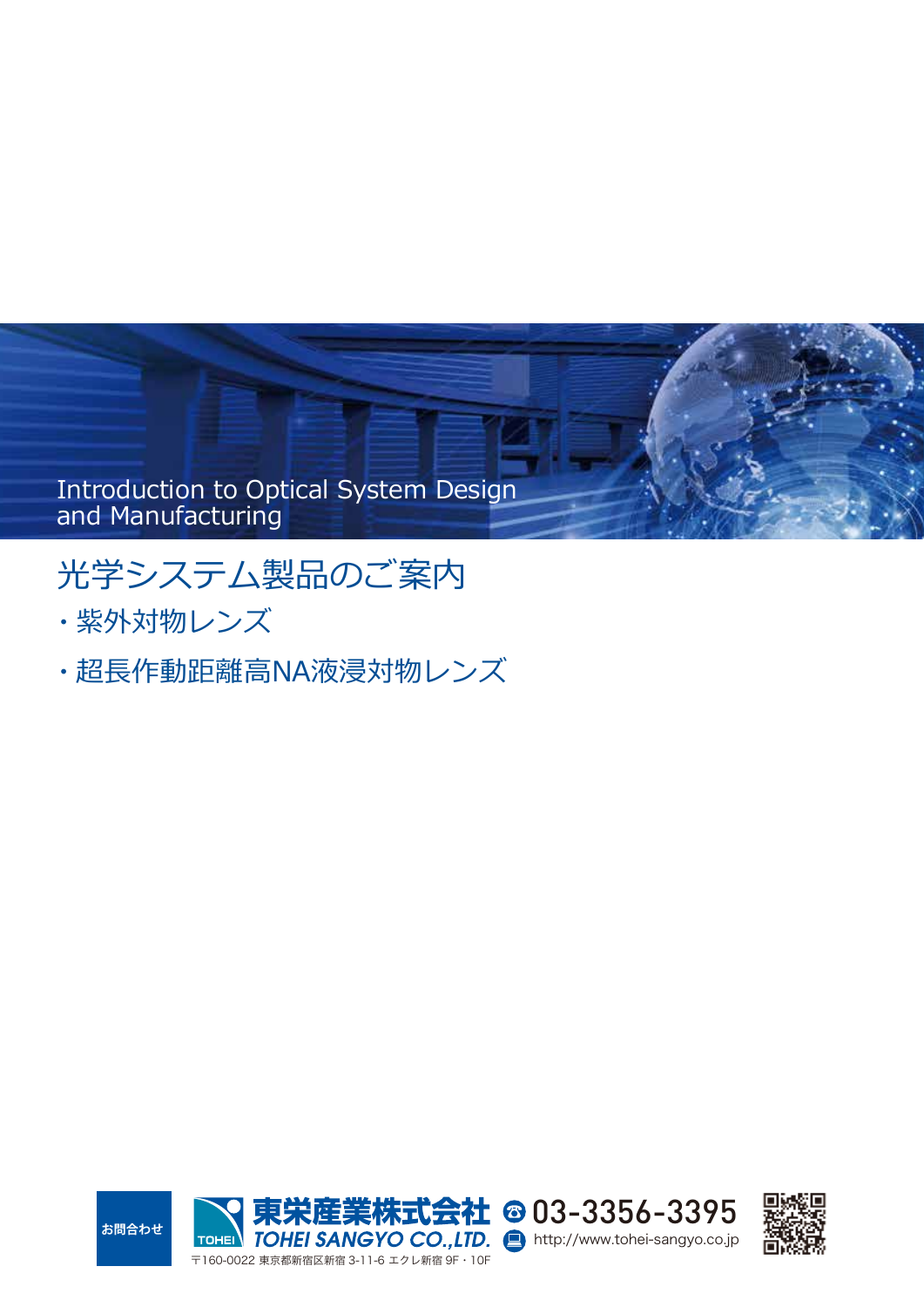| 市販レンズを超えた!<br>紫外対物レンズ【カスタム製作】                                                                  |
|------------------------------------------------------------------------------------------------|
| 市販レンズをご使用されていて、次のようなご要望はございませんか?                                                               |
| ◎センサ性能向上により画像のアラが目立つようになったので、画質を上げたい………▶ <mark>高NA</mark><br>(より高解像度で観察したい)                    |
| ◎スループット向上のため、一度に広い範囲を観察したい…………………………………… ▶ 広視野<br> ◎システム性能をレンズとレンズ以外で切り分けたい…………………→ レンズ性能を数値保証 |

## ■市販品ラインナップにはない対物レンズをつくります

当社は、市販品のラインナップにはない「高NA」「広視野」の紫外対物レンズを、1980年頃からおよそ35 種設計し、のべ数百本を製作してきた実績がございます。この40年間で培ったノウハウを活かし、難易度 の高い仕様のご要望にもお応えいたします。



## **■レンズ性能を数値保証します**

レンズ性能の定量評価は波面収差でしかできません。 当社は紫外波長域の干渉計を各種※1保有しておりますので、 使用波長もしくは使用波長に近い波長で波面収差評価※2が できます。

- ※1. 当社保有の自社製干渉計波長 213nm、266nm、355nm、365nm、405nm
- ※2. 波面収差評価の特長については裏面をご参照ください。



フィゾー型干渉計(波長266nm)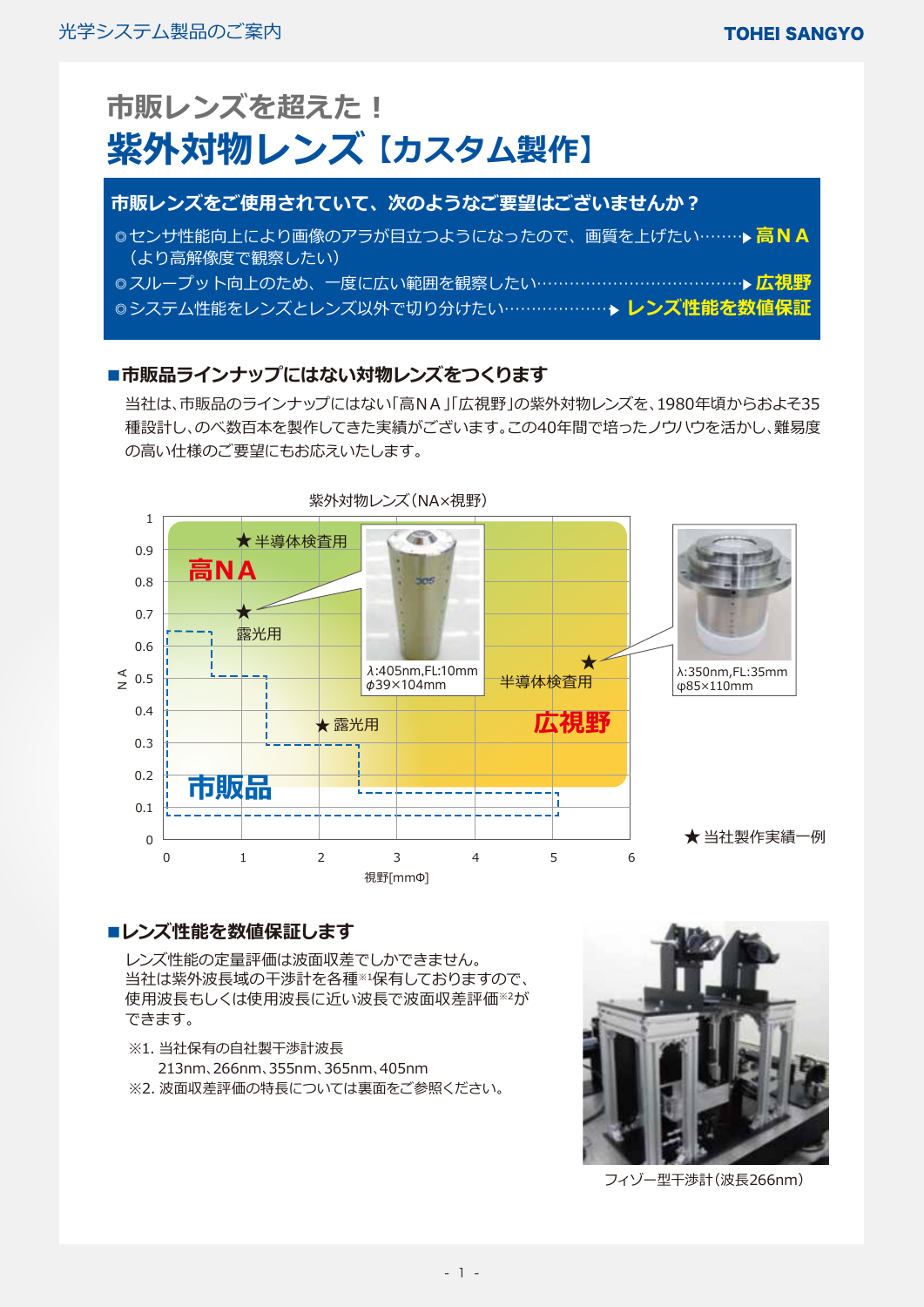# **レンズ性能を数値保証する! 波面収差評価の特長**

**同じスペックのレンズで見ているのに、パターンによって見え方が違うことはありませんか?**

## **■点像/チャート像評価は、レンズ性能の差がわかりにくい**

例えば、回折限界以下※3のレンズAとB(ストレール比はどちらも同じ0.90)を点像やチャート像で評価 した場合、下図のようにレンズAとBの違いはよくわかりません。



レンズA レンズB



## **■波面収差評価は、レンズの収差成分の違いが一目瞭然!**

波面収差評価では、波面形状を数式化することで収差成分ごとの大きさがわかるため、レンズAとBの収 差成分の違いが一目瞭然です。

|       | フリンジゼルニケ係数(レンズの収差成分) |           |          | 収差成分                                        |
|-------|----------------------|-----------|----------|---------------------------------------------|
|       |                      | レンズ A     | レンズ B    | 0.1                                         |
|       | 5) 3次の非点収差(0/90度)    | $-0.0002$ | $-0.009$ | 0.08<br>0.06                                |
|       | 6) 3次の非点収差(±45度)     | 0.031     | 0.030    | 係数<br>0.04                                  |
| レンズA  | 7) 3次のXコマ収差          | 0.002     | 0.001    | 0.02                                        |
|       | 8) 3次のYコマ収差          | $-0.028$  | 0.002    | ジゼ<br>$\Omega$<br>$\overline{8}$<br>$-0.02$ |
|       | 9)3次の球面収差            | 0.097     | $-0.076$ | $\prime$<br>$-0.04$                         |
|       | 14)5次のXコマ収差          | $-0.048$  | $-0.087$ | N<br>$-0.06$<br>$-0.08$                     |
|       | 15)5次のYコマ収差          | 0.053     | $-0.087$ | $-0.1$                                      |
| レンズ B | ストレール比               | 0.90      | 0.90     | ■レンズB<br>■レンズA                              |

## **■レンズを波面収差で評価し、数値保証します**

レンズの収差成分の違いが、パターンの見え方の違いに影響します。回折限界以下※3のレンズでも収差成 分が異なる場合があるので、波面収差による評価でレンズの収差成分を定量的に把握し調整すること で、レンズの個体差を極限まで小さくすることができます。

※3. 一般にストレール比80%が回折限界と呼ばれ、対物レンズの収差は回折限界以下(ストレール比80%以上)に 調整されています。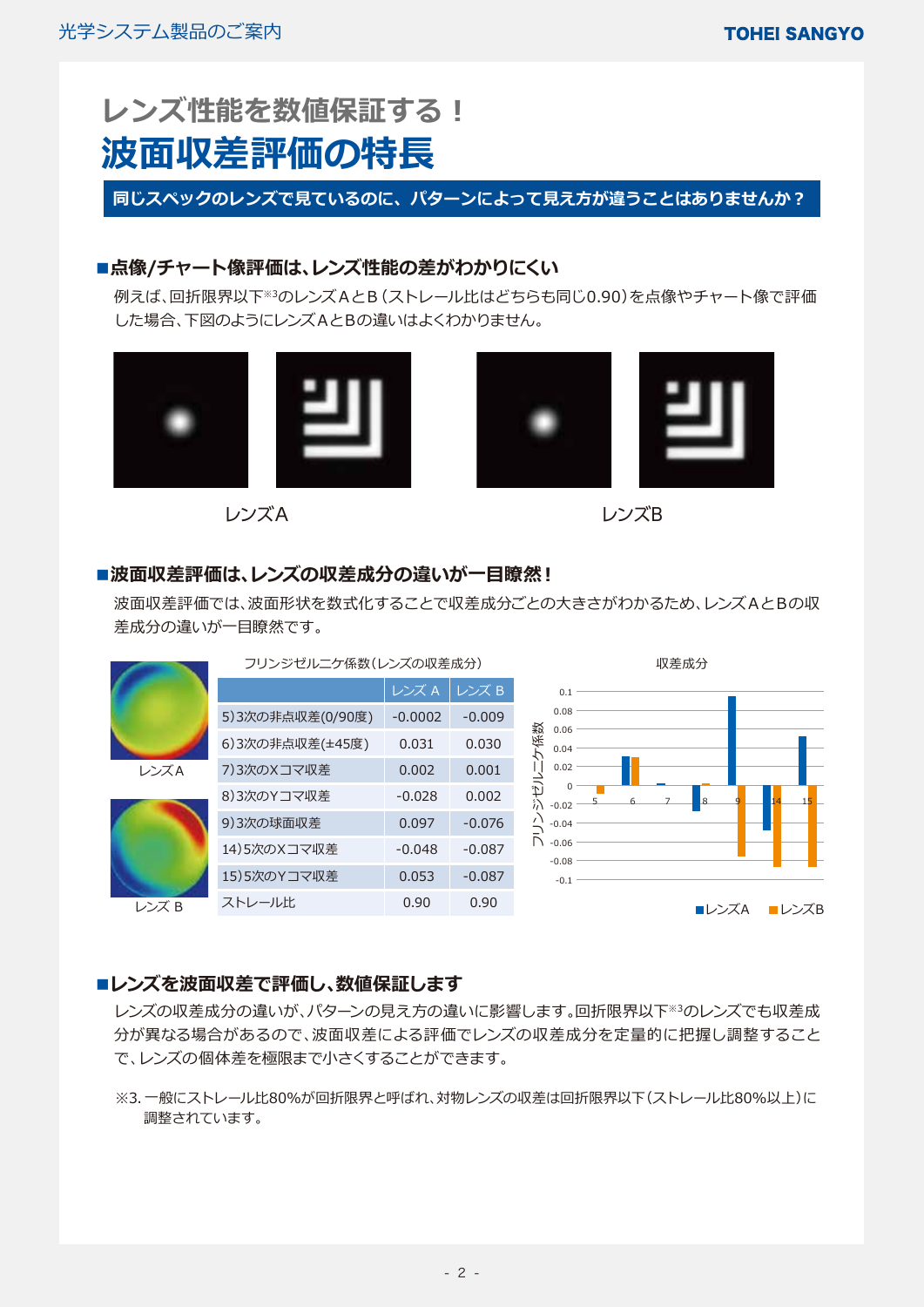# NA0.6(次浸*)* でWD40mm! 世界初入 <sub>※当社調べ</sub> **超長作動距離高NA液浸対物レンズ**

## **特長**

**◎作動距離が長いので、大きな透明化標本を観察可能。**

- **◎補正環を調整することにより、広範囲の屈折率に対応。**
- **◎液浸専用設計により、鮮明な画像が得られる。**
- **◎像面湾曲が補正されているので、視野全体でピントが合う。**
- **◎ライトシート顕微鏡での使用に適している。**

| 項目        | CS06-10-40-154                  |
|-----------|---------------------------------|
| 開口数(NA)   | 0.6                             |
| 倍率        | $10^{*1}$                       |
| 焦点距離      | 18 <sub>mm</sub>                |
| 作動距離※2    | $40.60$ mm $*3$                 |
| 視野        | $\Phi$ 2mm                      |
| 浸液屈折率(d線) | 1.520-1.560                     |
| 波長        | 486-656mm                       |
| 透過率       | 下図参照                            |
| 補正環       | あり                              |
| 同焦点距離     | 145mm                           |
| 取り付け      | 6-φ6mm穴<br>(PCD120mm)           |
| 瞳位置       | 49mm <sup>*4</sup>              |
| 最大外径      | $\phi$ 106.5mm<br>(フランジ φ130mm) |
| 質量        | 7900g                           |

※1 焦点距離180mmの結像レンズを使用した場合。

- ※2 浸液屈折率により異なります。
- ※3 n<sub>d</sub>=1.540,波長587.6nmの時。
- ※4 胴付面から標本と反対側への距離。



本資料の内容は予告なく変更する場合があります。詳細についてはお問合わせください。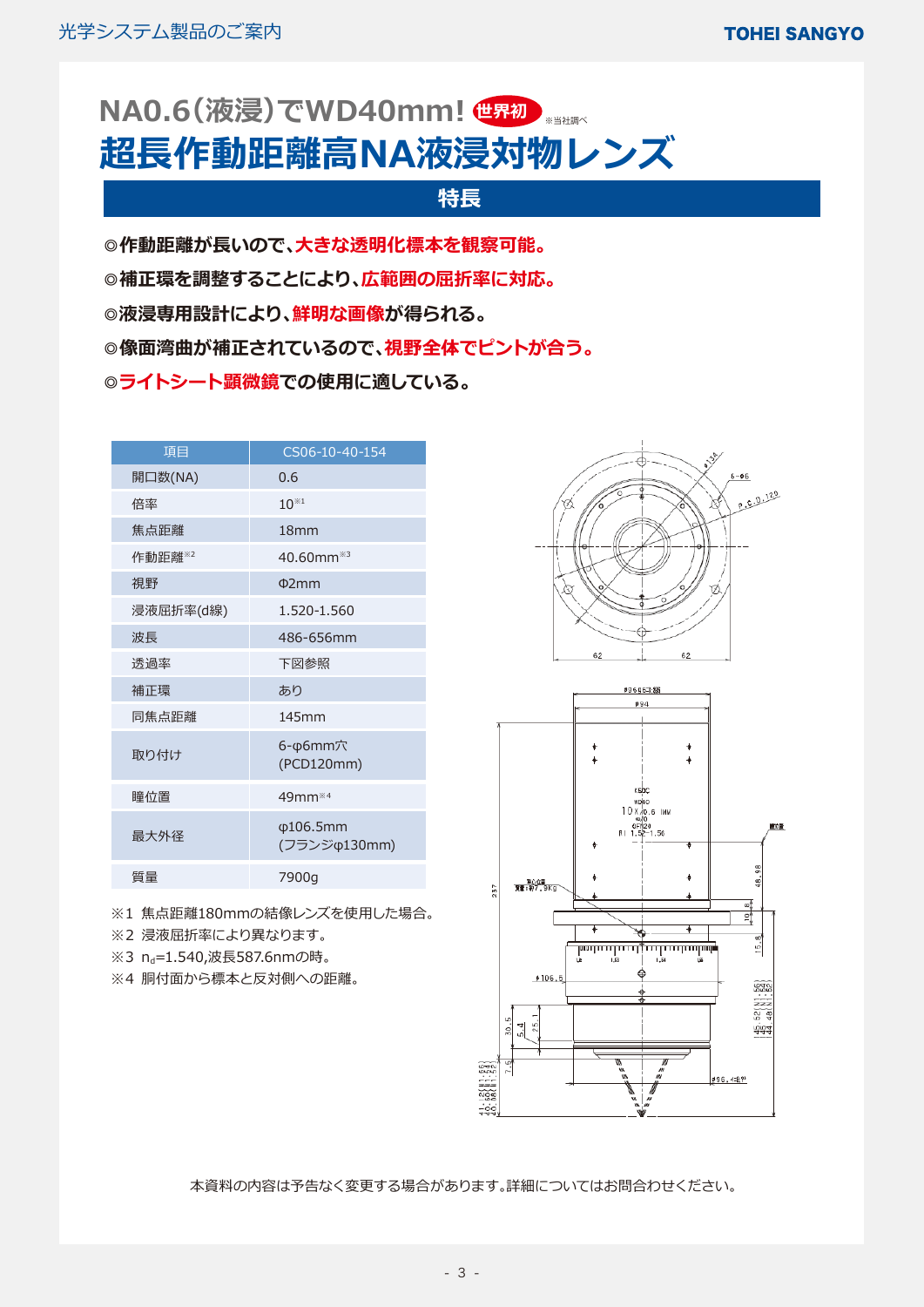## **光学システム製品のご案内**

## **設計プロセス**



## **Introduction to Optical System Design and Manufacturing**

## **Design process**